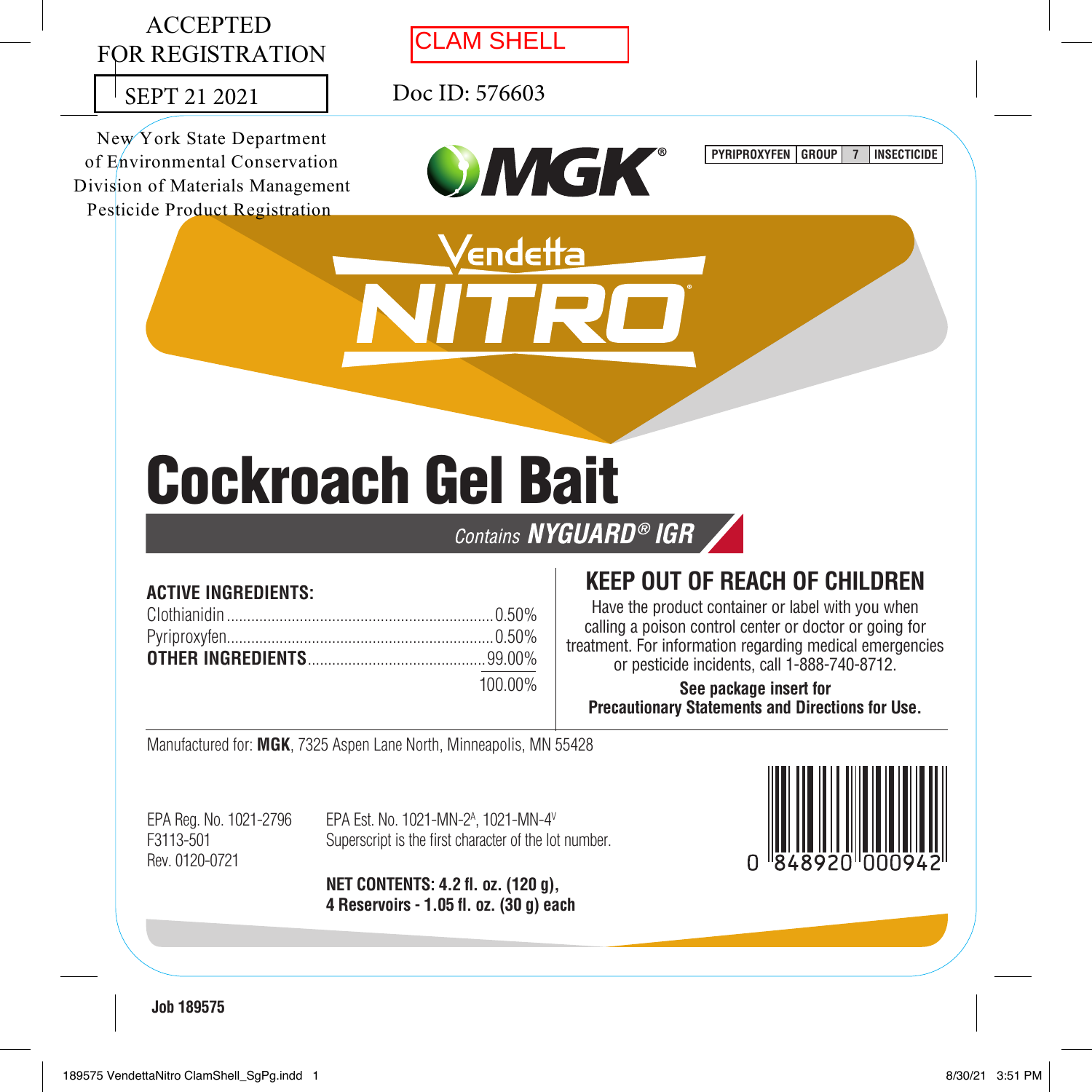#### **PRECAUTIONARY STATEMENTS HAZARDS TO HUMANS AND DOMESTIC ANIMALS**

Prolonged or frequently repeated skin contact may cause allergic reactions in some individuals. Wear long-sleeved shirt and long pants, socks and shoes. Wash hands thoroughly with soap and water after handling and before eating, drinking, chewing gum, using tobacco or using the toilet.

#### **ENVIRONMENTAL HAZARDS**

This pesticide is toxic to fish and wildlife. Do not apply directly to water. Do not contaminate water by cleaning of equipment or disposal of equipment washwaters.

#### **PHYSICAL OR CHEMICAL HAZARDS**

Do not apply this product in or around electrical equipment due to the possibility of shock hazard.

#### **Vendetta Nitro® Cockroach Gel Bait effectively kills cockroaches.**

#### **DIRECTIONS FOR USE**

It is a violation of Federal law to use this product in a manner inconsistent with its labeling.

#### **USE RESTRICTIONS:**

- Do not apply to humans, animals, clothing, or bedding.
- Do not contaminate feed or food products, or food preparation surfaces, dishes, kitchen utensils or food containers.
- Do not use residual or insecticide sprays on or near Vendetta Nitro Cockroach Gel Bait.
- DO NOT APPLY ANY BAIT IN COCKPIT AREAS OF AIRCRAFT.
- Use only in areas not easily accessible to children, pets, and other non-target organisms.
- Only for spot and crack and crevice application.
- Do not apply bait in areas where repellent insecticides have been or will be used in the future without thoroughly washing the surface.
- Do not apply bait to areas where food utensils or food preparation surfaces may become contaminated.
- Do not treat food preparation surfaces.
- Do not deposit gel onto exposed surfaces.
- Do not place bait in locations that are routinely washed, as bait will be removed by washing.

#### **PESTICIDE RESISTANCE MANAGEMENT**

Vendetta Nitro Cockroach Gel Bait contains a Group 7 insecticide. Any insect population may contain individuals naturally resistant to Vendetta Nitro Cockroach Gel Bait and other Group 7 insecticides. The resistant individuals may dominate the insect population if this group of insecticides are used repeatedly in the same fields. Appropriate resistance management strategies should be followed.

To delay insecticide resistance consider:

- Avoiding the consecutive use of Vendetta Nitro Cockroach Gel Bait or other Group 7 insecticides that have a similar target site of action, on the same insect species.
- Basing insecticide use on a comprehensive IPM program.
- Monitoring treated insect population for loss of field efficacy.
- Contacting your local extension specialist, certified crop advisors, and/or manufacturer for insecticide resistance management and or IPM recommendations for the specific site and resistance pest problem.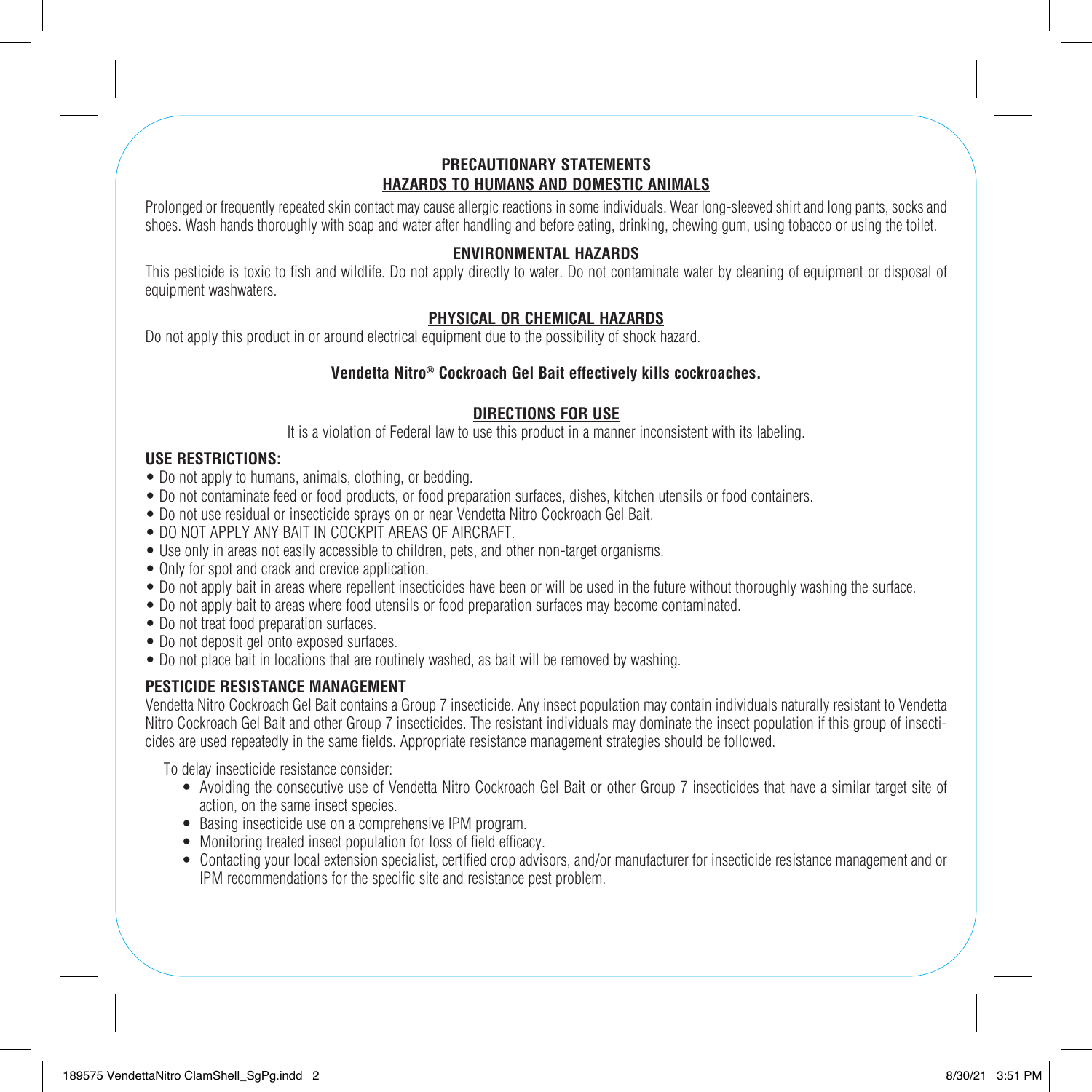#### **USE DIRECTIONS:**

This product is for use as a spot or crack and crevice treatment for the indoor control of cockroaches in residential areas (only in areas inaccessible to children and pets) and both food/feed and non-food/non-feed areas of institutional, warehousing, and commercial establishments, including warehouses, restaurants and other food handling establishments, food processing and meat packing plants, food area storage areas, supermarkets, apartments, hospitals, nursing homes, health care facilities, motels, hotels, schools, daycare centers, correctional facilities, military installations, garages, laboratories, computer and electronic equipment facilities, basements, buses, boats/ships, aircraft, trains, pet shops, and zoos and sub-surface utility systems (steam/electric/gas/data tunnels, drainage systems and sanitary sewers) that are not storm or runoff drainage systems.

Non-food/non-feed areas are areas such as garbage rooms, lavatories, floor drains (to sewers), entries, and vestibules, offices, locker rooms, machine rooms, boiler rooms, garages, mop closets and storage (after canning or bottling).

Food/feed areas include areas for receiving storage, packing (canning, bottling, wrapping, and boxing), preparing edible waste storage, and enclosed processing systems (mills, dairies, edible oils, and syrups). Serving areas are also considered a food/feed area when food is exposed and facility is in operation.

For Household Use – In closets, basements, attics, recreation rooms, living areas, kitchens, bathrooms, dining rooms, pantries, food storage shelving, waste receptacles, etc.

Do not apply gel onto exposed surfaces. If gel contacts an exposed surface, remove gel and wash exposed surfaces. During follow-up visits, inspect bait placements and re-apply when necessary.

Avoid contact with textiles and clothing, as bait may stain.

Avoid placing gel on fabrics or carpets since it may stain some absorbent materials. To prevent staining, exposed bait should be cleaned up immediately with a damp cloth or sponge.

Vendetta Nitro Cockroach Gel Bait is for use in controlling roaches indoors and outdoors (adjacent to structures). The pre-filled plastic reservoir containing Vendetta Nitro Cockroach Gel Bait is intended for use with bait injector application devices common to the pest control industry. Inject into cracks and crevices, void spaces, and other locations where insects may harbor, live and breed. Concentrate the bait placements as individual spots at cockroach harborages (only in areas inaccessible to children and pets).

#### **APPLICATION RATES:**

Application rates will vary depending on the severity of the infestation and the target species of cockroach. For maintenance apply 0.25 to 0.50 grams of bait per 100 sq. ft. of treatment areas. For light infestations, apply 1 to 3 grams of bait per 100 sq. ft. of treatment area. For heavy infestations, apply 6 to 12 grams of bait per 100 sq. ft. of treatment areas. Each bait bead should equal about 0.008 to 0.032 grams of product. A spot approximately 1 mm in diameter equals 0.008 grams of product, while a spot approximately 4 mm in diameter equals 0.032 grams of product. Bead sizes and shapes can vary, but must remain within the specified grams per 100 square feet. To better facilitate bait consumption, distribute total bait amount into as many beads as possible.

#### **SPECIFIED BEAD SIZES:**

| 1mm | 2 <sub>mm</sub> | 3mm | 4mm |
|-----|-----------------|-----|-----|
|     |                 |     |     |
|     |                 |     |     |

| Approximate weight<br>per bead diameter |
|-----------------------------------------|
| 4 mm bead $= 0.032$ grams               |
| $3$ mm bead = $0.025$ grams             |
| 2 mm bead = $0.016$ grams               |
| 1 mm bead $= 0.008$ grams               |

**BAIT WEIGHT:**

#### **APPLICATION RATES:**

| <b>Application type</b> | Specified grams of bait per 100 sq. ft. |  |  |
|-------------------------|-----------------------------------------|--|--|
| Maintenance             | $0.25 - 0.50$ grams                     |  |  |
| Light                   | $1 - 3$ grams                           |  |  |
| Heavy or clean out      | $6 - 12$ grams                          |  |  |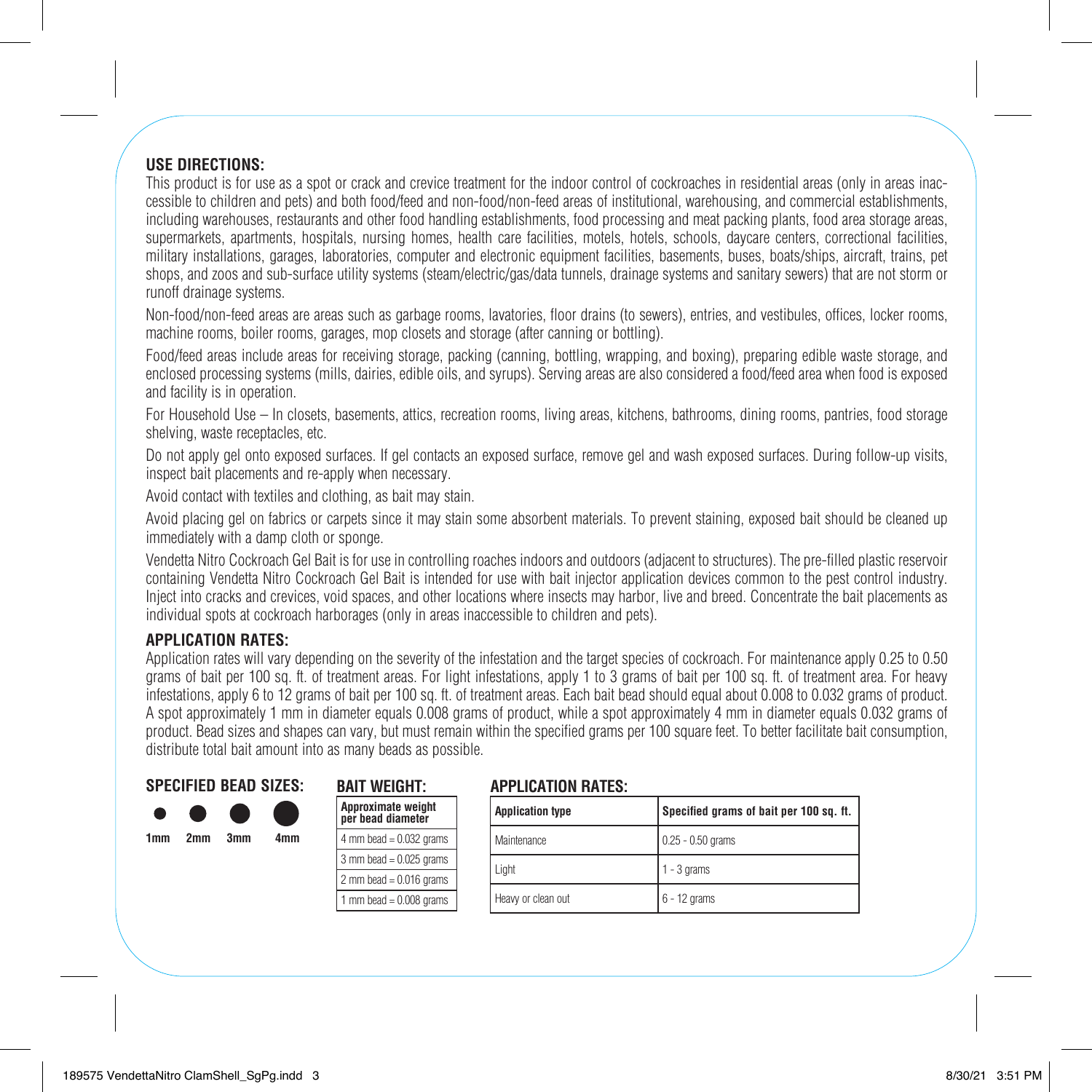#### **TO APPLY GEL:**

- 1. Remove the cap from the nozzle, touch the top to the surface to be treated, and push down on the plunger. Apply bait as spots in cracks and crevices. Recap the dispenser after treatment is completed.
- 2. Store in a cool, dry place.
- 3. Do not apply gel to areas that have been recently sprayed with insecticide, and do not spray insecticide over gel, as this reduces bait palatability.
- 4. The bait will adhere to non-greasy or non-dusty surfaces.
- 5. A visual inspection of bait placements is recommended 2 to 4 weeks after the initial treatment. Reapply when bait is no longer visibly present, according to the level of infestation. Replace bait before it is completely consumed to keep roaches returning.

#### **APPLICATIONS IN AIRCRAFT:**

DO NOT APPLY ANY BAIT IN COCKPIT AREAS OF AIRCRAFT. Application within passenger areas of aircraft is limited to crack and crevice treatment only. Apply Vendetta Nitro Cockroach Gel Bait in areas between elements of construction (such as areas under sinks, openings around pipes, under shelving, where shelving meets other shelves or the wall, areas between and around microwaves, where support braces attach to the main structure, and where seats are attached to the floor). Use 6 to 12 grams of bait per 100 sq. ft.

# **STORAGE AND DISPOSAL**

Do not contaminate water, food, or feed by storage or disposal.

#### **STORAGE:**

Store in a cool, dry place. Always store pesticides in the original container. Store away from food and pet food.

#### **PESTICIDE DISPOSAL AND CONTAINER HANDLING:**

Non-refillable container. Do not reuse or refill this container. If empty: Place in trash or offer for recycling if available. If partly filled: Call your local solid waste agency for disposal instructions. Never place unused product down any indoor or outdoor drain.

NYGUARD® and Vendetta Nitro® are registered trademarks of McLaughlin Gormley King Company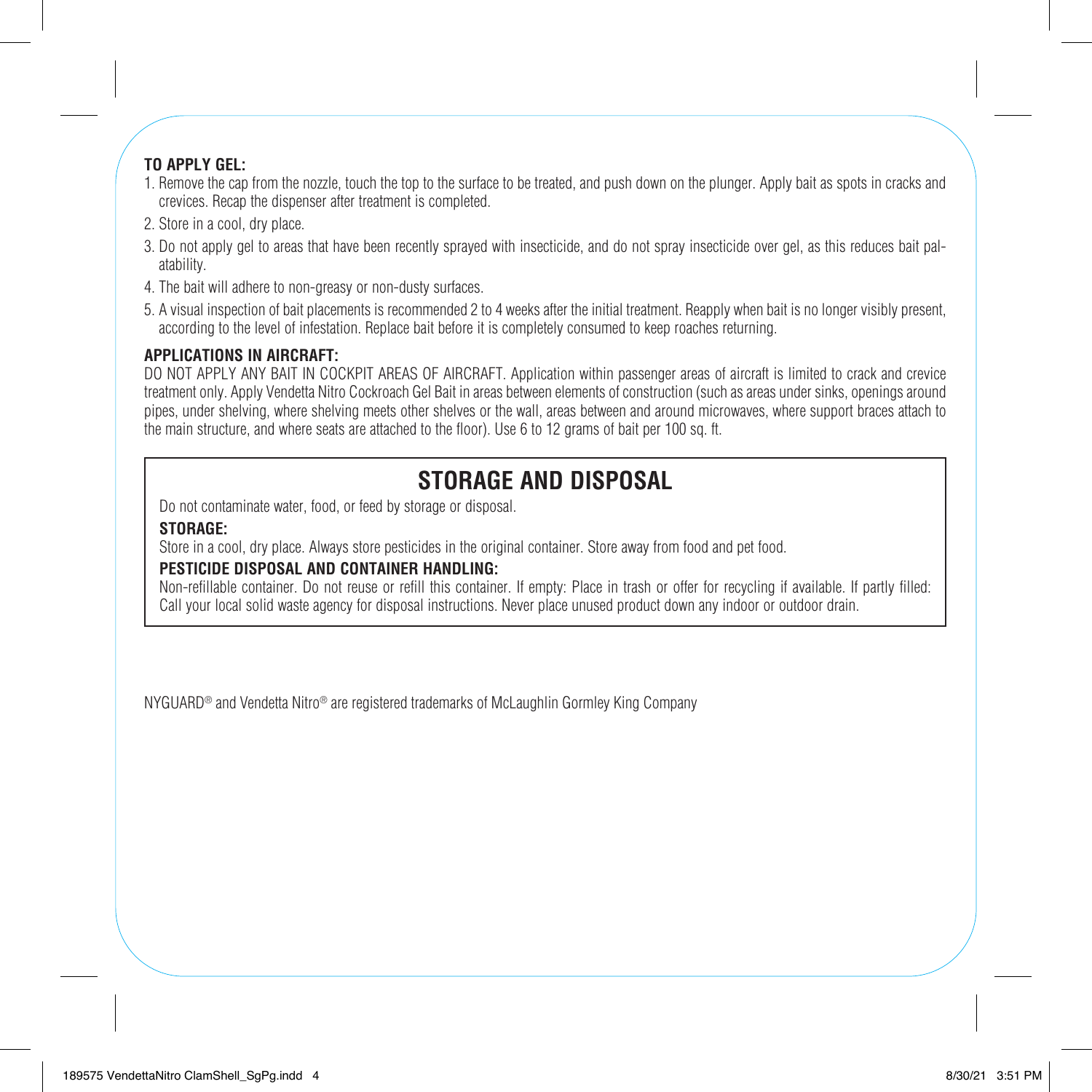**ISERT** 

PYRIPROXYFEN GROUP 7 INSECTICIDE



endet

**Cockroach Gel Bait** 

#### Contains NYGUARD<sup>®</sup> IGR

| <b>ACTIVE INGREDIENTS:</b> |         |
|----------------------------|---------|
|                            |         |
|                            |         |
|                            |         |
|                            | 100 00% |

# KEEP OUT OF REACH OF CHILDREN

Have the product container or label with you when calling a poison control center or doctor or going for treatment. For information regarding medical emergencies or pesticide incidents, call 1-888-740-8712.

#### PRECAUTIONARY STATEMENTS HAZARDS TO HUMANS AND DOMESTIC ANIMALS

Prolonged or frequently repeated skin contact may cause allergic reactions in some individuals. Wear long-sleeved shirt and long pants, socks and shoes. Wash hands thoroughly with soap and water after handling and before eating, drinking, chewing gum, using tobacco or using the toilet.

**ENVIRONMENTAL HAZARDS:** This pesticide is toxic to fish and wildlife. Do not apply directly to water. Do not contaminate water by cleaning of equipment or disposal of equipment washwaters.

PHYSICAL OR CHEMICAL HAZARDS: Do not apply this product in or around electrical equipment due to the possibility of shock hazard.

#### Vendetta Nitro® Cockroach Gel Bait effectively kills cockroaches.

#### **DIRECTIONS FOR USE**

It is a violation of Federal law to use this product in a manner inconsistent with its labeling.

#### **USE RESTRICTIONS:**

- Do not apply to humans, animals, clothing, or bedding.
- . Do not contaminate feed or food products, or food preparation surfaces, dishes, kitchen utensils or food containers.
- . Do not use residual or insecticide sprays on or near Vendetta Nitro Cockroach Gel Bait.
- . DO NOT APPLY ANY BAIT IN COCKPIT AREAS OF AIRCRAFT.
- Use only in areas not easily accessible to children, pets, and other non-target organisms.
- Only for spot and crack and crevice application.
- . Do not apply bait in areas where repellent insecticides have been or will be used in the future without thoroughly washing the surface
- . Do not apply bait to areas where food utensils or food preparation surfaces may become contaminated.
- · Do not treat food preparation surfaces.
- · Do not deposit gel onto exposed surfaces.
- . Do not place bait in locations that are routinely washed, as bait will be removed by washing.

Manufactured for: MGK, 7325 Aspen Lane North, Minneapolis, MN 55428 EPA Reg. No. 1021-2796 EPA Est. No. 1021-MN-2<sup>A</sup>, 1021-MN-4<sup>V</sup> F3113-500 Superscript is the first character of the lot number. Rev. 0120-0721

#### **Job 189574**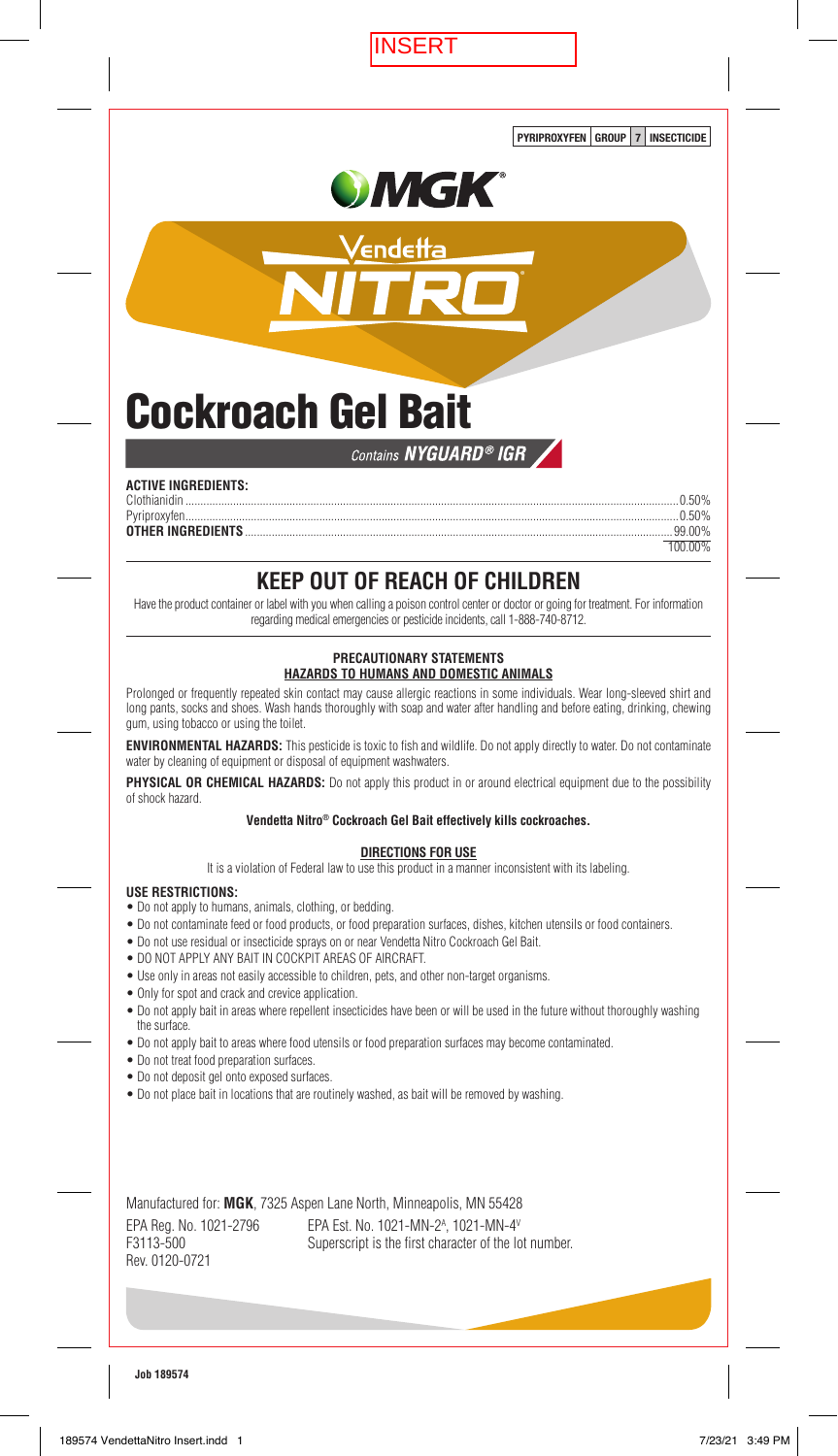#### **PESTICIDE RESISTANCE MANAGEMENT**

Vendetta Nitro Cockroach Gel Bait contains a Group 7 insecticide. Any insect population may contain individuals naturally resistant to Vendetta Nitro Cockroach Gel Bait and other Group 7 insecticides. The resistant individuals may dominate the insect population if this group of insecticides are used repeatedly in the same fields. Appropriate resistance management strategies should be followed. To delay insecticide resistance consider:

- Avoiding the consecutive use of Vendetta Nitro Cockroach Gel Bait or other Group 7 insecticides that have a similar target site of action, on the same insect species.
- Basing insecticide use on a comprehensive IPM program.
- Monitoring treated insect population for loss of field efficacy.
- Contacting your local extension specialist, certified crop advisors, and/or manufacturer for insecticide resistance management and or IPM recommendations for the specific site and resistance pest problem.

#### **USE DIRECTIONS:**

This product is for use as a spot or crack and crevice treatment for the indoor control of cockroaches in residential areas (only in areas inaccessible to children and pets) and both food/feed and non-food/non-feed areas of institutional, warehousing, and commercial establishments, including warehouses, restaurants and other food handling establishments, food processing and meat packing plants, food area storage areas, supermarkets, apartments, hospitals, nursing homes, health care facilities, motels, hotels, schools, daycare centers, correctional facilities, military installations, garages, laboratories, computer and electronic equipment facilities, basements, buses, boats/ships, aircraft, trains, pet shops, and zoos and sub-surface utility systems (steam/electric/gas/data tunnels, drainage systems and sanitary sewers) that are not storm or runoff drainage systems.

Non-food/non-feed areas are areas such as garbage rooms, lavatories, floor drains (to sewers), entries, and vestibules, offices, locker rooms, machine rooms, boiler rooms, garages, mop closets and storage (after canning or bottling).

Food/feed areas include areas for receiving storage, packing (canning, bottling, wrapping, and boxing), preparing edible waste storage, and enclosed processing systems (mills, dairies, edible oils, and syrups). Serving areas are also considered a food/feed area when food is exposed and facility is in operation.

For Household Use – In closets, basements, attics, recreation rooms, living areas, kitchens, bathrooms, dining rooms, pantries, food storage shelving, waste receptacles, etc.

Do not apply gel onto exposed surfaces. If gel contacts an exposed surface, remove gel and wash exposed surfaces. During follow-up visits, inspect bait placements and re-apply when necessary.

Avoid contact with textiles and clothing, as bait may stain.

Avoid placing gel on fabrics or carpets since it may stain some absorbent materials. To prevent staining, exposed bait should be cleaned up immediately with a damp cloth or sponge.

Vendetta Nitro Cockroach Gel Bait is for use in controlling roaches indoors and outdoors (adjacent to structures). The pre-filled plastic reservoir containing Vendetta Nitro Cockroach Gel Bait is intended for use with bait injector application devices common to the pest control industry. Inject into cracks and crevices, void spaces, and other locations where insects may harbor, live and breed. Concentrate the bait placements as individual spots at cockroach harborages (only in areas inaccessible to children and pets).

#### **APPLICATION RATES:**

Application rates will vary depending on the severity of the infestation and the target species of cockroach. For maintenance apply 0.25 to 0.50 grams of bait per 100 sq. ft. of treatment areas. For light infestations, apply 1 to 3 grams of bait per 100 sq. ft. of treatment area. For heavy infestations, apply 6 to 12 grams of bait per 100 sq. ft. of treatment areas. Each bait bead should equal about 0.008 to 0.032 grams of product. A spot approximately 1 mm in diameter equals 0.008 grams of product, while a spot approximately 4 mm in diameter equals 0.032 grams of product. Bead sizes and shapes can vary, but must remain within the specified grams per 100 square feet. To better facilitate bait consumption, distribute total bait amount into as many beads as possible.

**APPLICATION RATES:**

#### **SPECIFIED BEAD SIZES:**

|     |                               |     | UI LUII ILU DLAD UILLU. | <b>UNIL WEIGHT.</b>                     | שותו ווטוווטוח והיה     |                                         |
|-----|-------------------------------|-----|-------------------------|-----------------------------------------|-------------------------|-----------------------------------------|
|     | $\bullet$ $\bullet$ $\bullet$ |     |                         | Approximate weight<br>per bead diameter | <b>Application type</b> | Specified grams of bait per 100 sq. ft. |
| 1mm | 2mm                           | 3mm | 4mm                     | 4 mm bead $= 0.032$ grams               | Maintenance             | 0.25 - 0.50 grams                       |
|     |                               |     |                         | $3$ mm bead = 0.025 grams               |                         |                                         |
|     |                               |     |                         | 2 mm bead = $0.016$ grams               | Light                   | $1 - 3$ grams                           |
|     |                               |     |                         | $mm$ bead = 0.008 grams                 | Heavy or clean out      | $6 - 12$ grams                          |

**BAIT WEIGHT:**

#### **TO APPLY GEL:**

1. Remove the cap from the nozzle, touch the top to the surface to be treated, and push down on the plunger. Apply bait as spots in cracks and crevices. Recap the dispenser after treatment is completed.

- 2. Store in a cool, dry place.
- 3. Do not apply gel to areas that have been recently sprayed with insecticide, and do not spray insecticide over gel, as this reduces bait palatability.
- 4. The bait will adhere to non-greasy or non-dusty surfaces.
- 5. A visual inspection of bait placements is recommended 2 to 4 weeks after the initial treatment. Reapply when bait is no longer visibly present, according to the level of infestation. Replace bait before it is completely consumed to keep roaches returning.

#### **APPLICATIONS IN AIRCRAFT:**

DO NOT APPLY ANY BAIT IN COCKPIT AREAS OF AIRCRAFT. Application within passenger areas of aircraft is limited to crack and crevice treatment only. Apply Vendetta Nitro Cockroach Gel Bait in areas between elements of construction (such as areas under sinks, openings around pipes, under shelving, where shelving meets other shelves or the wall, areas between and around microwaves, where support braces attach to the main structure, and where seats are attached to the floor). Use 6 to 12 grams of bait per 100 sq. ft.

## **STORAGE AND DISPOSAL**

Do not contaminate water, food, or feed by storage or disposal.

#### **STORAGE:**

Store in a cool, dry place. Always store pesticides in the original container. Store away from food and pet food. **PESTICIDE DISPOSAL AND CONTAINER HANDLING:**

Non-refillable container. Do not reuse or refill this container. If empty: Place in trash or offer for recycling if available. If partly filled: Call your local solid waste agency for disposal instructions. Never place unused product down any indoor or outdoor drain.